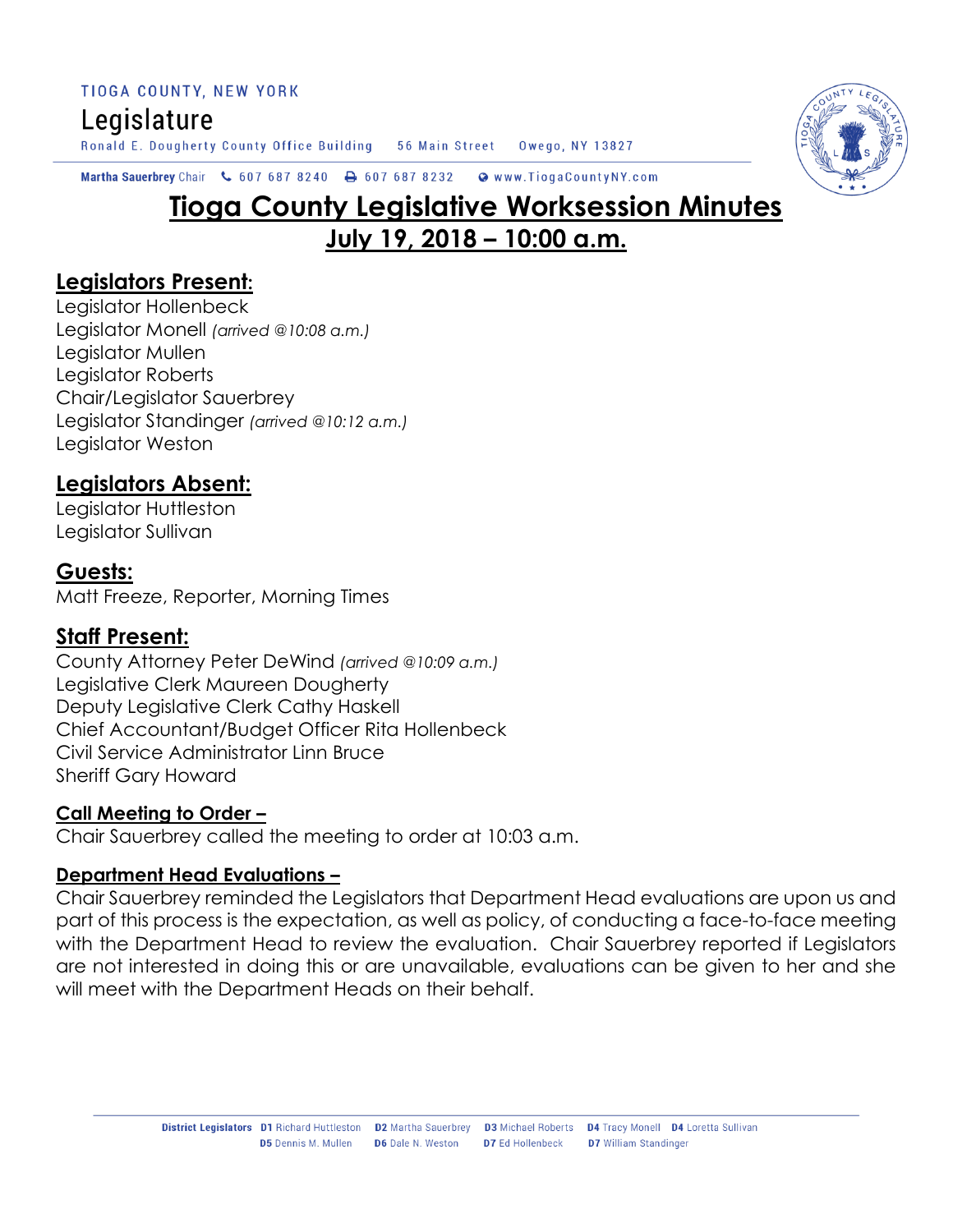#### **Captain's Position (Sheriff's Office) -**

Based on the discussion of naming specific individuals, Chair Sauerbrey reported this topic would be moved to Executive Session.

#### **Shared Services Plan Presentation -**

Chair Sauerbrey distributed copies of the 2018 Initial Shared Services Plan to the Legislature. Chair Sauerbrey reported this is part of the State required process of the Shared Services Plan, which began last year. At the beginning of January 2018, the Shared Services Panel started out with seven items for Plan consideration and in March 2018 the Panel tabled discussion on all but one idea, which is the IT Shared Services. Chair Sauerbrey reported she conducted three public hearings in May: Town of Barton, Village of Owego, and Town of Candor. These public hearings allowed for public comment, as well as a question/answer session. Chair Sauerbrey reported no new ideas were presented from the public.

Chair Sauerbrey reported today's presentation of the Plan to the Legislature requires no action on their part other than allowing the opportunity to make additional comments for consideration by the Shared Services Panel at the August 29, 2018 meeting. Chair Sauerbrey reported following the Shared Services meeting, she would complete and submit the document to the State of New York by the September 15, 2018 established deadline. This document will identify our Plan and calculated cost-savings.

Prior to this meeting, Chair Sauerbrey reported she received an email from IT Director Camin regarding the following preliminary calculations:

- Tioga County will have an increase of \$40,000 in revenues from the towns and villages for IT services.
- Town of Owego will have a cost reduction of \$30,000 annually in IT spending.
- Village of Waverly will have a cost reduction of approximately \$25,000 annually in IT spending.
- Town of Barton will be equal or possibly have a slight cost reduction.
- Village of Nichols is interested in paying to participate in this Plan. This will be an increase for them, however, they will gain the security, services, and support they currently do not have.

Chair Sauerbrey reported the above-referenced municipalities are the ones ready for Plan participation at this time, however, this does not preclude other municipalities from being added in this multi-phase effort based on available connectivity and their desire to participate.

Chair Sauerbrey asked if the Legislators had any specific comments for Plan consideration.

Legislator Mullen reported this Plan is a good idea for all.

No other comments were given for Plan consideration at this time.